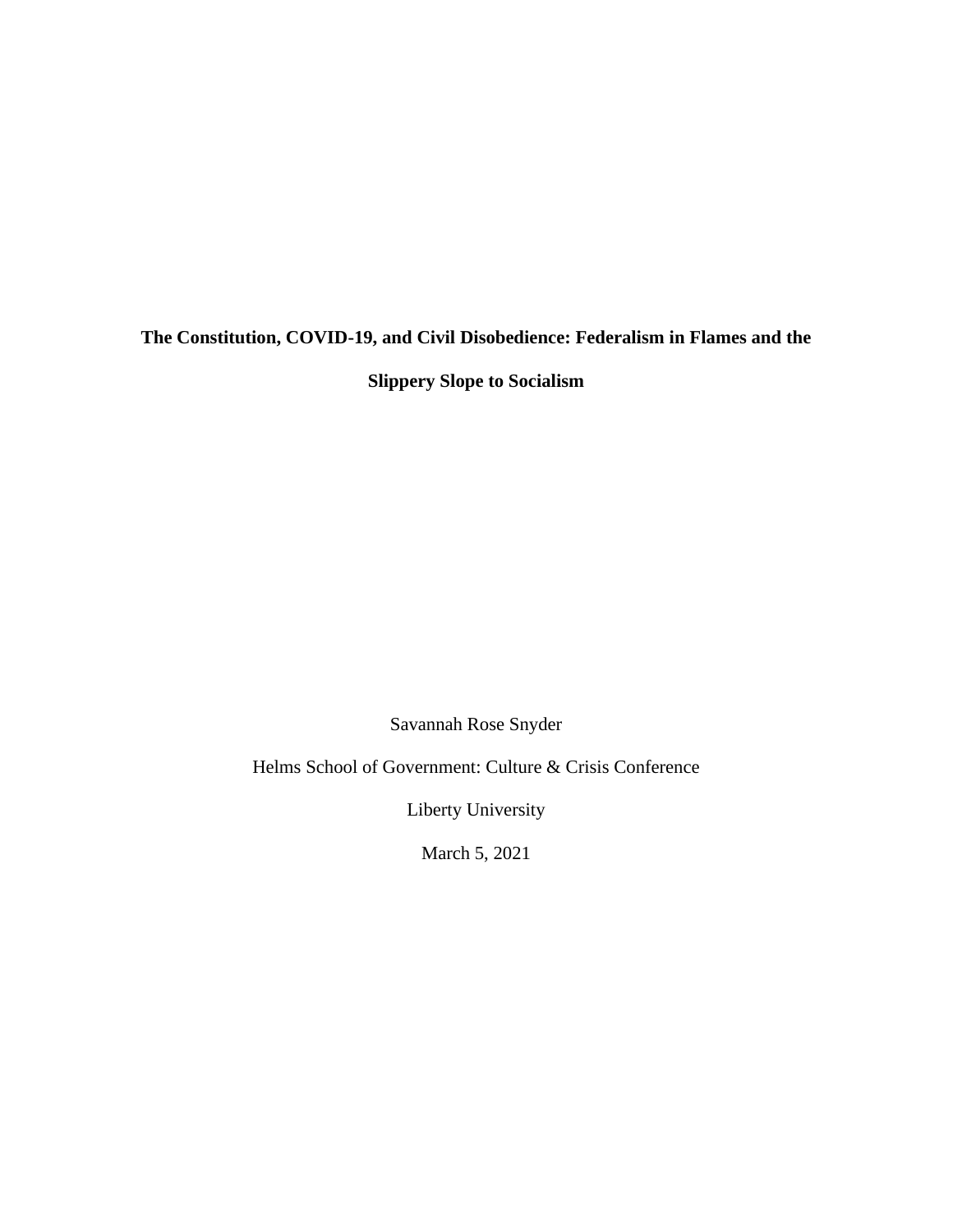Savannah Rose Snyder is a student of Government: Politics and Policy with a concentration in constitutional law. Savannah represented Liberty's debate team for three seasons. She is an alumnus of the Washington Crossing Foundation and plans to attend the Liberty School of Law this fall.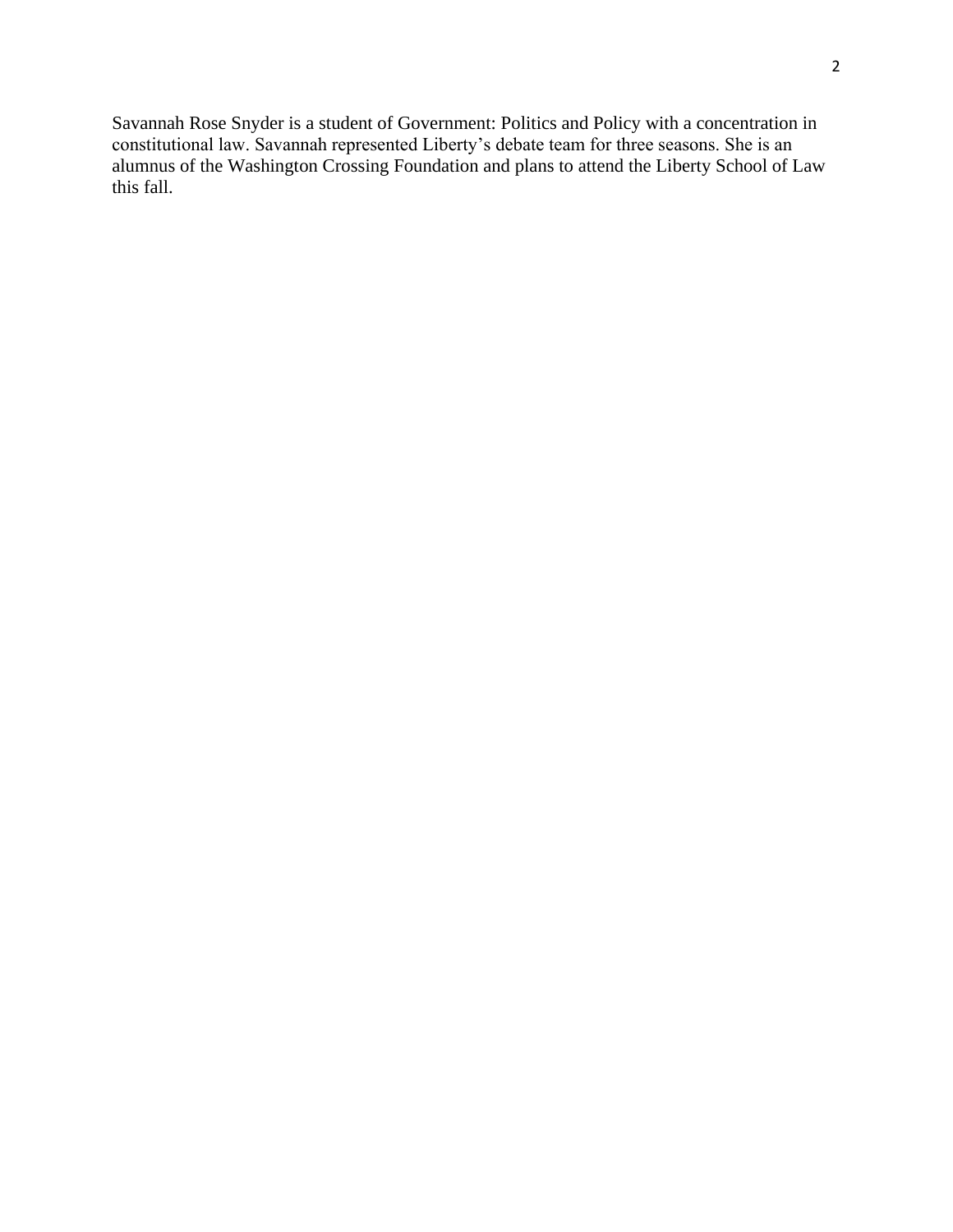#### **The Precipice**

Our Constitution has been devastatingly corrupted from its original design and vision amid the COVID-19 pandemic. Governors usurped authority in the name of crisis mitigation. Our unalienable rights have been macerated and pulverized by droves of executive orders, each delivering a calamitous blow to the integrity of the American republican framework. Socialized medicine is on the horizon as our compliance is coerced. Conventional civil disobedience has been regulatorily revoked. We have succumbed to the decrees of depraved men who maintain that education, religious expression, and pursuits of happiness can be invalidated by whatever transgressions the state deems necessary. For the first time since our nation's inception and infancy, we are indisputably and dangerously vulnerable politically, economically, socially, and constitutionally with the risk of losing our republic as we know it in the modern day. We have failed in our task to be interpreters of the law and of science as we unsuspectingly surrender to and rabidly consume every mandate, health provision, restriction of business, denial of education, and prohibition of religious expression. The authors of our Constitution had unparalleled foresight. We must ask ourselves how great republics like our own fall to the whims of depraved, broken men and women. Our nation was built with checks and balances and separations of powers. However, within this crisis, we have now legitimized and endorsed exceptions to these limitations to be invoked by any executive that deems a crisis severe enough to justify oppression of civil liberties. These leaders are woefully misinformed, as these fundamental and unalienable rights do not come from man. They come from God. The preponderance of the evidence is no longer a worthy rumination in the minds of our leaders.

#### **The Perils of Emergency Exceptions**

Why is an emergency exception so tremendously dangerous and absurd? The answer can be easily found in the Weimar Constitution of Germany. Once a praised for its democratic values, the Weimar Republic added an emergency provision to its constitution with the addition of Article 48. The article reads, "If public security and order are seriously disturbed or endangered within the German Reich, the President of the Reich may take measures necessary for their restoration, intervening if need be with the assistance of the armed forces."<sup>1</sup> Upon first read, the construction of this article is appallingly vague and ambiguous. The interpretative avenues are far too fluid, as an ill-intentioned actor could effortlessly manipulate this clause to serve their political agenda. Those incongruous with achieving the nation's objectives could be deemed a public security risk. Under this emergency clause, the leader in power would have unfettered authority to suppress such disruptions and nuisances. That is precisely what Adolf Hitler did. The appointment of Hitler as Chancellor marked the end of the Weimar Republic. Utilizing polarizing us-versus-them propaganda, Hitler led citizens to believe that the founders of the Weimar Republic, Jews, socialists, liberals, war profiteers, ethnic minorities, and others were to blame for Germany's economic and political pitfalls which ultimately cost Germany their success in World War I. The Weimar democratic experiment abruptly ended when the Nazis usurped power and established their dictatorial regime. To clarify, this argument is not intended to be alarmist. Rather, we must analyze what precedent we have established and the possible consequences of such actions. Perhaps the change will come incrementally and subtly until our

<sup>&</sup>lt;sup>1</sup> "Article 48." United States Holocaust Memorial Museum. United States Holocaust Memorial Museum. Accessed January 15, 2021. https://encyclopedia.ushmm.org/content/en/article/article-48#:~:text=This%20was%20Article%2048%2C%20which,allowed%20the%20President%20to%20suspend.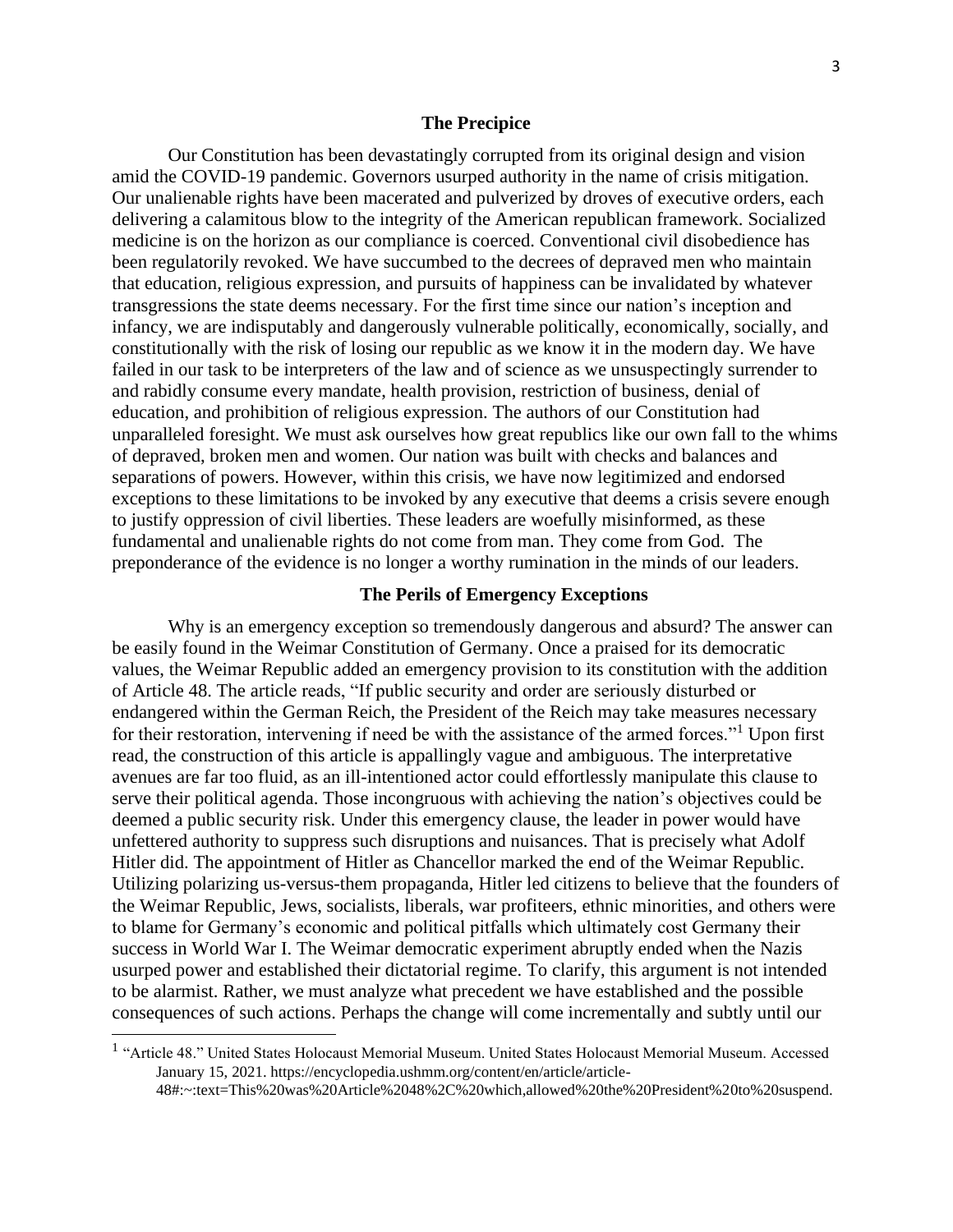original form of republicanism is simply unrecognizable. Joseph Goebbels, Nazi Germany's most prominent propagandist, worked alongside Hitler to purge libraries of un-German works in the name of political decontamination.<sup>2</sup> This sort of rhetoric is similarly employed today as some accuse dissenters of government expansion in the time of COVID-19 to be un-American and threats to the public peace.

# **The Diminution of Civil Disobedience and The Augmentation of Excused Violent Destruction**

In cases of violent demonstrations, Goebbels said that spontaneous eruptions were not to be suppressed, enabling rioters to target and destroy hundreds of synagogues and Jewish businesses.<sup>3</sup> If this sounds similar to the violent demonstrations of 2020 when then Senator Kamala Harris raised money to pay the bail of violent, unscrupulous rioters and looters, that is because it is fundamentally indistinguishable. Before continuing with the criticism of violent demonstrations, we must first examine the First Amendment of the Constitution, which reads,

Congress shall make no law respecting an establishment of religion, or prohibiting the free exercise thereof; or abridging the freedom of speech, or of the press; or of the right of the people peaceably to assemble, and to petition the Government for a redress of grievances.<sup>4</sup>

Necessary preconditions for constitutionally protected assemblies are civility and peace. Former Senator Harris supported the Minnesota Freedom Fund that aided in the postage of bail for Minneapolis criminals.<sup>5</sup> Among those bailed include individuals with charges similar to those of Jaleel Stallings, Darnika Floyd, and Christopher Boswell. Mr. Stallings was charged with attempted murder for shooting at members of SWAT during May riots using a modified pistol that resembled an AK-47. His bail totaled \$75,000 dollars. Ms. Floyd was charged with second degree murder for stabbing a friend to death, and her \$100,000 bail was paid. Finally, Mr. Boswell, a twice-convicted rapist, faced charges of kidnapping, assault, and sexual assault in two separate cases. The MFF issued \$350,000 for his bail. Vice President Harris implicitly affirmed violence and mayhem with her support of these criminals and other violators of the law. The Minneapolis rioters caused millions in property damage to black-owned businesses already struggling with the pandemic. Over 1,500 properties and businesses were damaged with over 150 destroyed.<sup>6</sup>

Given the threat these criminals posed to the public and to property with their violations of the law, President Trump would have been justified in suppressing the unrest with the

<sup>5</sup> "Meet the Rioting Criminals Kamala Harris Helped Bail Out of Jail." The Federalist, 2020. https://thefederalist.com/2020/08/31/meet-the-rioting-criminals-kamala-harris-helped-bail-out-of-jail/.

<sup>&</sup>lt;sup>2</sup> "Joseph Goebbels." United States Holocaust Memorial Museum. United States Holocaust Memorial Museum, 2019. https://encyclopedia.ushmm.org/content/en/article/joseph-goebbels-1.

<sup>3</sup> "Joseph Goebbels." United States Holocaust Memorial Museum. United States Holocaust Memorial Museum, 2019. https://encyclopedia.ushmm.org/content/en/article/joseph-goebbels-1.

<sup>4</sup> U.S. Const. amend. I.

<sup>&</sup>lt;sup>6</sup> Polumbo, Brad. "Why the Economic Scars of Rioting Will Haunt Minneapolis for Decades." National Review. National Review, 2020. https://www.nationalreview.com/2020/09/minneapolis-riots-economic-impact-willhaunt-city-for-decades/.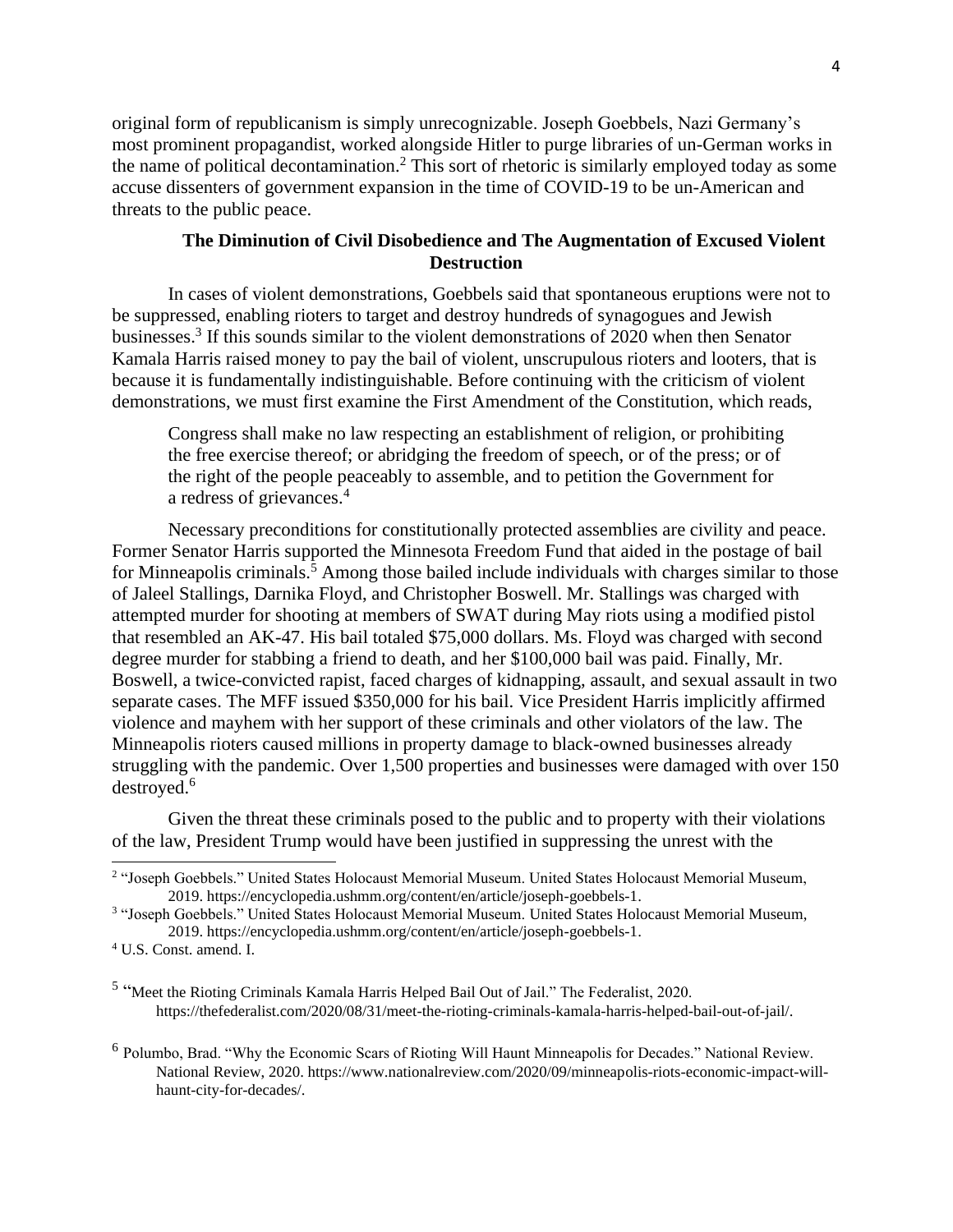National Guard in a similar fashion that President Washington employed in the Whiskey Rebellion. Following the excise tax on distilled spirits, American frontiersmen acted in displays of brutal violence where rioters burned tax collector John Neville's home.<sup>7</sup> These frontiersmen acted out of destructive passion and frustration. These riots and those of our modern day are not protected under the First Amendment, and violators of the law, while innocent until proven guilty, must be prosecuted to the fullest extent of the law. Failure to do so will incentivize lawlessness and disincentivize investments, especially when leaders like Harris will side with the rioters over law-abiding citizens. Representative Ocasio-Cortez remarked, "We really have to ask ourselves the question as to why so many people were okay ignoring these problems until a window got broken. Why does it take that for people to pay attention?"<sup>8</sup> If we take Ms. Ocasio-Cortez's statements and apply them to the most recent storming of the Capitol, it would be just as morally apprehensible. Militancy and destruction have no place under the First Amendment, as necessary preconditions for these protections of peaceable assembly are civility and peace regardless of political affiliation or other distinguishing identity characteristics. Violence is inexcusable in all circumstances when addressing issues and grievances of inequality.

#### **The Constitutionality of COVID-19 Relief and Restrictions**

The right to free exercise of religion is one of the most foundational tenants of our republic. Our Founders fled religious and political persecution in Great Britain to establish this beloved country. Most frighteningly, the COVID-19 restrictions for places of worship are grossly unconstitutional and are demonstrative of the abuses of power that will always result from government expansion. Across the nation, there is a plethora of cases of religious discrimination, particularly in the maximum capacity regulations in comparison with those of secular institutions. In *Roman Catholic Diocese of Brooklyn v. Cuomo*, the U.S. Supreme Court ruled that New York could not enforce its ten- to twenty-five-person congregation limit on certain Catholic churches and Orthodox synagogues because the restrictions discriminated against religious expression and violated the First Amendment.<sup>9</sup> The contestation of Governor Cuomo's restrictions lies within his limitation of religious services, which are deemed "red zones," to ten people in contrast with his allowance for essential businesses to continue with unlimited admittance. "Orange zone" houses of worship could admit 25 people, but non-essential businesses could determine their own admittance limitations. The color classification of these zones was reportedly to correspond to the level of infection risk. The Court found that "the loss of First Amendment freedoms" is an irreparable harm. The restrictions were not found with aim to merely "minimize the risk" because other less restrictive rules could have been implemented. The abuse continues across the nation.

<sup>&</sup>lt;sup>7</sup> "Whiskey Rebellion." George Washington's Mount Vernon. Mount Vernon Ladies' Association. Accessed January 15, 2021. https://www.mountvernon.org/library/digitalhistory/digital-encyclopedia/article/whiskeyrebellion/.

<sup>8</sup> Michaels, Samantha. "Alexandria Ocasio-Cortez Speaks to Supporters about the Minneapolis Protests." Mother Jones, 2020. https://www.motherjones.com/politics/2020/05/alexandria-ocasio-cortez-minneapolis-protestsgeorge-floyd/.

<sup>9</sup> Faegre Drinker Biddle & Reath LLP. "Supreme Court Orders Preliminary Injunction in Roman Catholic Diocese of Brooklyn v. Cuomo". Newstex Blogs JD Supra., 2020. https://advance.lexis.com/api/document?collection=news&id=urn:contentItem:61DS-S9R1-JCMN-Y0BC-00000-00&context=1516831.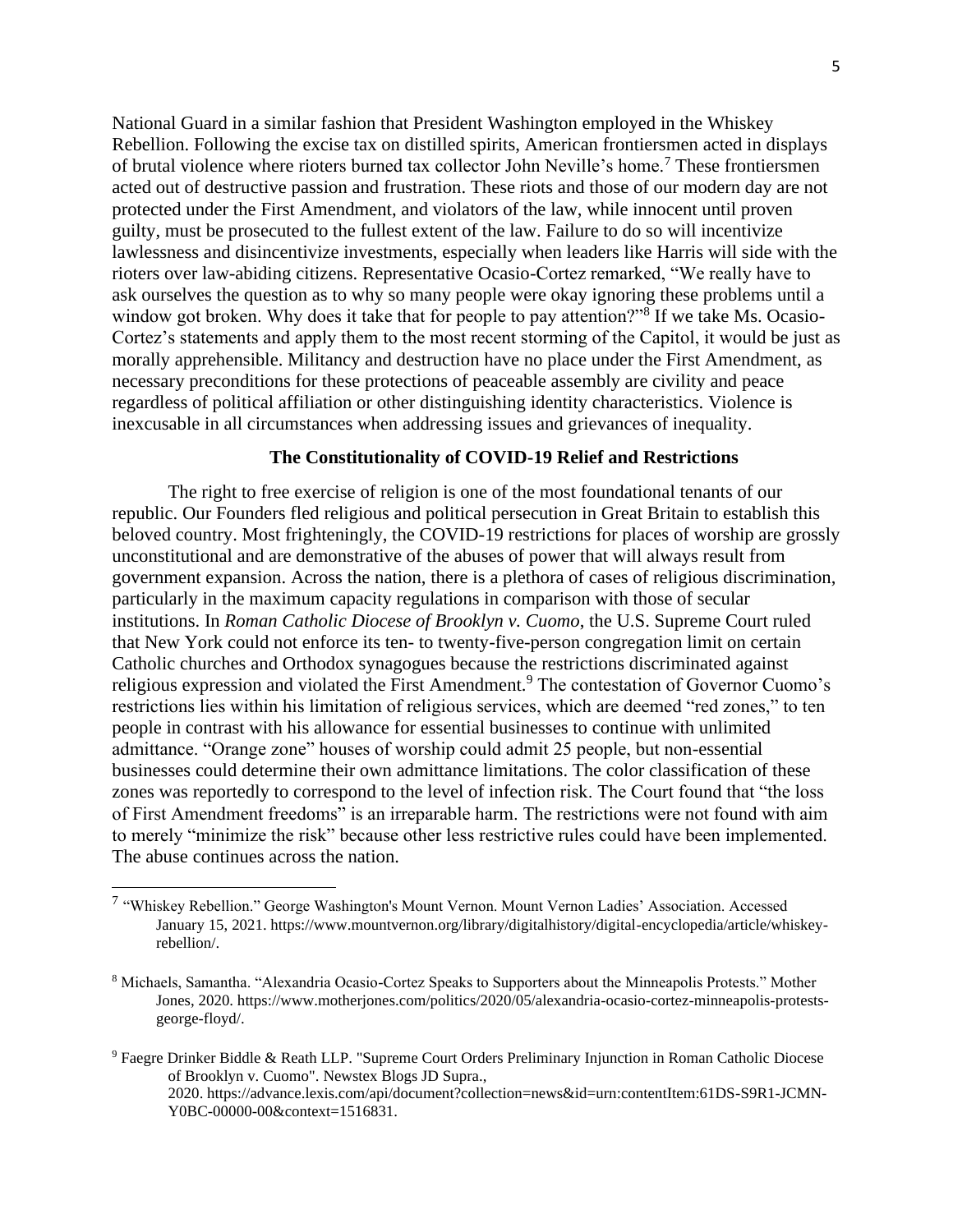In the state of Nevada, restaurants, bars, casinos, and gyms may operate at fifty percent of their capacity, while houses of worship are limited to fifty people regardless of capacity.<sup>10</sup> In *Calvary Chapel Dayton Valley v. Sisolak*, the church challenged the governor's decree, contesting that physical gatherings are essential to worship. While there exists a blatant disparity between the restrictions on secular institutions versus religious ones, the Supreme Court denied the church's application for injunctive relief. In his dissent, Justice Kavanaugh describes four categories of religion cases: (1) laws that explicitly discriminate against religious institutions and organizations, (2), laws that favor religious organizations and institutions, (3) laws that do not classify on the basis of religion but apply to both secular and religious organizations, and (4) laws that explicitly treat religious organization equal to some secular organization but better or worse than other secular organizations.<sup>11</sup> He maintains that the fourth category is the most pertinent to COVID litigation. He articulates,

Fourth are laws like Nevada's in this case that supply no criteria for government benefits or actions, but rather divvy up organizations into a favored or exempt category and a disfavored or non-exempt category. Those laws provide benefits only to organizations in the favored or exempt category and not to organizations in the disfavored or non-exempt category.

He also cites the disheartening and disturbing judgment on behalf of governors. He says,

Governors are making value judgments about the importance of religious worship. They have deemed it unimportant. They have decided that Churches can feed the spirit over Zoom. We need Amazon Prime, but receiving communion and reciting the mourner's Kaddish aren't essential.<sup>12</sup>

It is clear that governors who impose restrictions like those of New York and Nevada value profit more than faith in times of crisis.

Our nation's leaders are entrusted with a sacred task: upholding and protecting the Constitution. However, how well have they executed when placed in conditions of normality, much less conditions of chaos? The Preamble of the Constitution solidifies and presents the framework for the entirety of our most important political document. We affirm that the establishment of our nation was intended to "form a more perfect union, establish justice, insure domestic tranquility, provide for the common defence, promote the general welfare, and secure the blessings of liberty to ourselves and our posterity."<sup>13</sup> To achieve such a proclamation, our Congress was provided with certain enumerated powers that would aid and reasonably restrict

<sup>&</sup>lt;sup>10</sup> "United States Courts Opinions: UNITED STATES COURT OF APPEALS FOR THE NINTH CIRCUIT: CALVARY CHAPEL DAYTON VALLEY, Plaintiff-Appellant, v. STEVE SISOLAK, in his official capacity as Governor of Nevada; AARON FORD, in his official capacity as the Nevada Attorney General; FRANK HUNEWILL, in his official capacity as Sheriff of Lyon County, Defendants-Appellees.". Impact News Service. December 21, 2020

Monday. https://advance.lexis.com/api/document?collection=news&id=urn:contentItem:61K7-0HB1- F0YC-N13F-00000-00&context=1516831.

<sup>&</sup>lt;sup>11</sup> "The Three Dissents in Calvary Chapel Dayton Valley v. Sisolak". iCrowdNewswire (English). July 25, 2020 Saturday. https://advance.lexis.com/api/document?collection=news&id=urn:contentItem:60FC-BGB1- F08D-50N5-00000-00&context=1516831.

<sup>&</sup>lt;sup>12</sup> "The Three Dissents in Calvary Chapel Dayton Valley v. Sisolak". iCrowdNewswire (English). July 25, 2020 Saturday. https://advance.lexis.com/api/document?collection=news&id=urn:contentItem:60FC-BGB1- F08D-50N5-00000-00&context=1516831.

<sup>13</sup> U.S. Const. pmbl.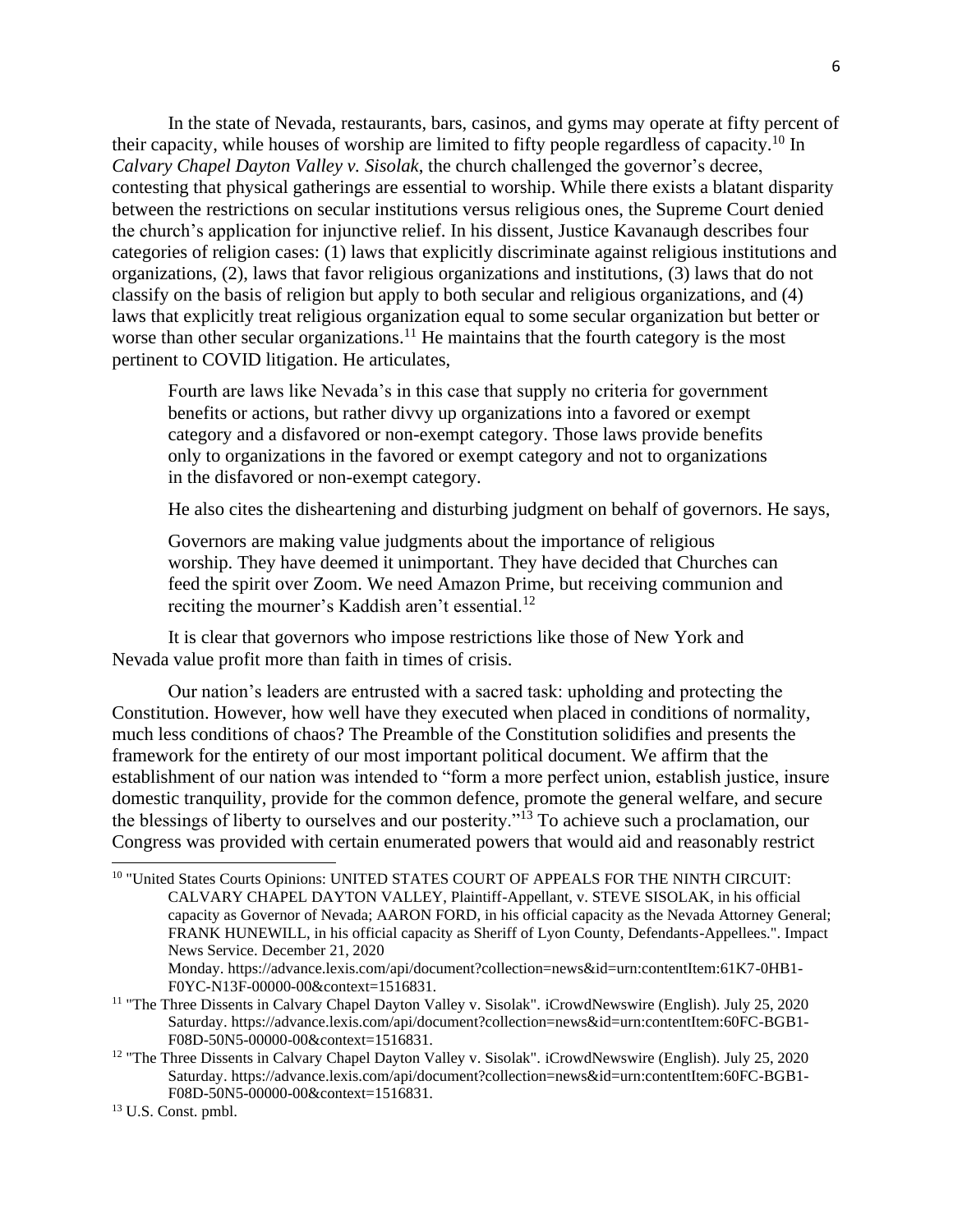their abilities as illustrated and supported by the inclusion of the term "herein." If an action lies beyond the bounds of those eighteen allowances within Article 1, Section 8, the congressional action is unconstitutional by default. These enumerated actions must also be targeted and executed in their intentions to achieve a specific purpose, not to be subject to the whims of one or a few. The most recent economic relief packages passed by Congress failed to deliver such explicit purposes and consequences. The General Welfare Clause is not a blank check. The December 2020 stimulus bill totaled over \$900 billion in "relief" to various entities.<sup>14</sup> A few of these ludicrous appropriations include \$15 billion for airlines that already received \$25 billion in the previous package, \$14 billion for transit and \$10 billion for state highways, \$82 billion for education, and \$7 billion for expanding broadband access. The bill also included \$600 stimulus checks to those earning less than \$75,000 a year, a weekly \$300 unemployment supplement, over \$8 billion for vaccine distribution and Paycheck Protection Program loans, and over \$25 billion for rental assistance along with an extension of the federal eviction moratorium.

Our government has taken away the tools and mechanisms necessary to make a living in the name of safety and expects the American public to praise them for their unconstitutional expenditures. These overreaches are insulting and patronizing. Our political leaders want the American public to comply with their demands for restrictive living as they appropriate millions in foreign aid for objectives from quelling the narcotics crisis in Burma to fighting for women's rights in Pakistan.<sup>15</sup> The sufferings of the American people are belittled. Furthermore, the foreign aid spending is completely irrelevant to resolving the crisis of COVID-19 for the American people. These expenditures do not provide for the common defense nor the general welfare. Congress could have used these funds to mitigate the impacts of the crisis by prioritizing additional funding for vaccine research, which is a constitutional application of this section. However, our leaders are falling folly to the mistakes of President Theodore Roosevelt.<sup>16</sup> Roosevelt believed that, "the executive power was limited only by specific restrictions and prohibitions appearing in the Constitution or imposed by the Congress under its constitutional powers." In order words, anything goes so long as the action is not explicitly prohibited, a rather unstable and exploitative interpretation of the Constitution. In contrast, President William Howard Taft maintained that all presidential powers must be traced to a specific authorization either in the Constitution or in an act of Congress.

What are the effects of this unfettered spending? Not only is the health of our economy at stake, but our framework of the Constitution is likewise in peril. If we consent to miscellaneous

<sup>&</sup>lt;sup>14</sup> Maharrey, Mike. "The Coronavirus Stimulus Bill Is Filled with Unconstitutional Programs: Mike Maharrey." Tenth Amendment Center, 2020. https://tenthamendmentcenter.com/2020/12/28/the-coronavirus-stimulusbill-is-filled-with-unconstitutional-programs/.

<sup>&</sup>lt;sup>15</sup> Maharrey, Mike. "The Coronavirus Stimulus Bill Is Filled with Unconstitutional Programs: Mike Maharrey." Tenth Amendment Center, 2020. https://tenthamendmentcenter.com/2020/12/28/the-coronavirus-stimulusbill-is-filled-with-unconstitutional-programs/.

<sup>16</sup> "National Emergency Powers." Congressional Research Service, 2021. https://crsreports.congress.gov/product/details?prodcode=98-505.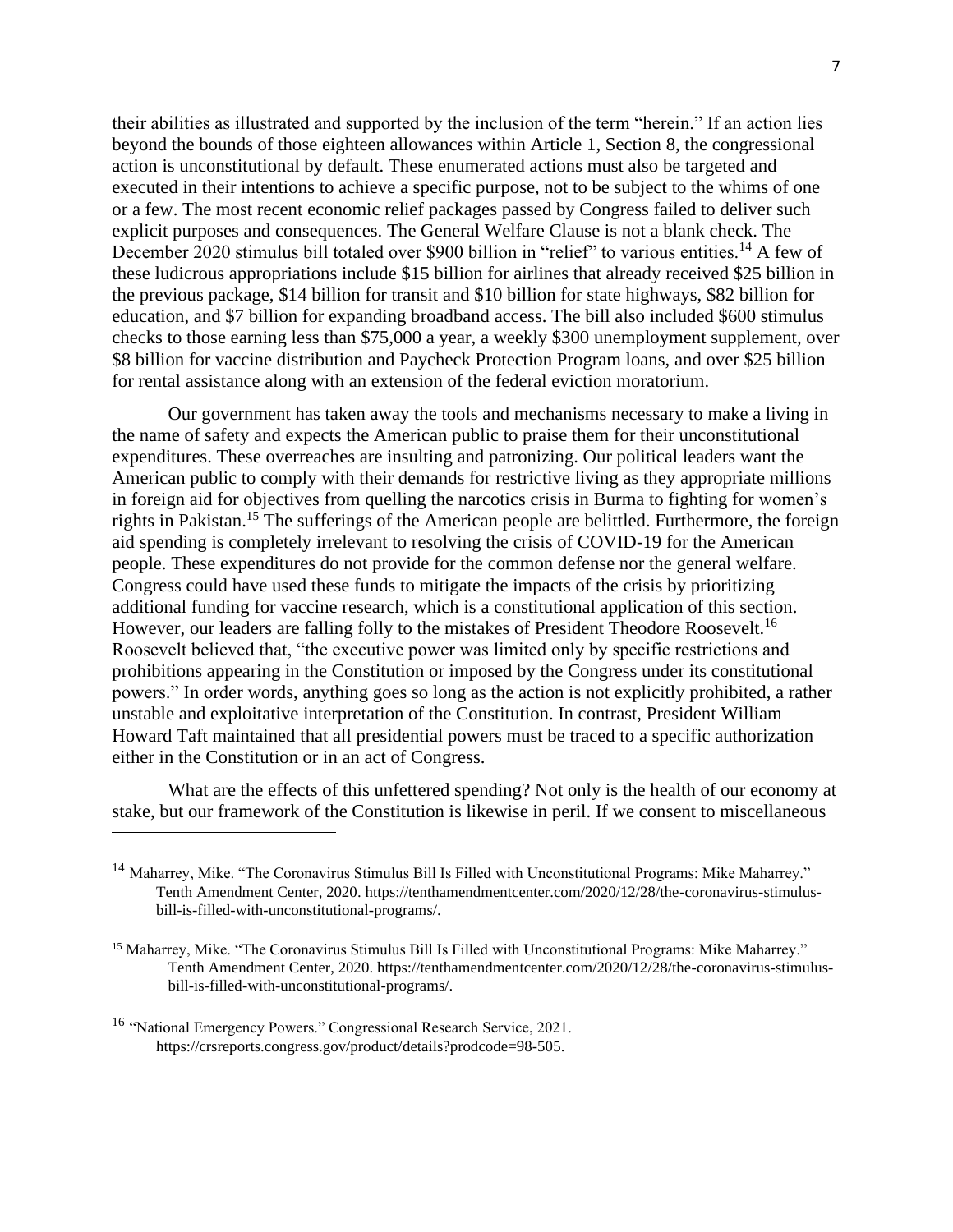expenditures under the mindset that we pass bills to know what they contain, we will spend beyond our ability of repayment. The American people can only be taxed so much and under specific constitutional situations. Most Americans see a flagrant issue with our nation's leaders dishing out money to foreign countries in a time where we are expected to sign away our fundamental constitutional rights and submit to tyranny. None of the aforementioned expenditures are authorized by the enumerated powers of Article 1, Section 8. Bailing out airliners is not regulating commerce with foreign nations. The actions in these stimulus packages do not establish bankruptcy law or rules of naturalization, punish counterfeiting, establish postal services and roads, protect science and art by guaranteeing their rights, constitute tribunals inferior to the Supreme Court, punish piracy, or include any of the other enumerated powers in this section. Far too many political leaders abusively interpret the General Welfare Clause as a mean of deception and corruption. The fundamental reason Article 1, Section 8 states "herein" is to emphasize that the powers enumerated are exhaustive and comprehensive. Any action that is not explicitly authorized within these allowances is unconstitutional.

#### **National Emergencies and the Second Amendment**

A common tactic of totalitarian, radicalized regimes is to disarm its citizens. Without means to resist oppression, dictators abuse and suppress the civil and human rights of their subjects. The first step is to push for national firearm registries to determine who is armed and who is not. Next, the dictator may confiscate these firearms and execute their owners. The most infamous and frenzied Nazi attack on Jews was Kristallnacht, or the Night of Broken Glass.<sup>17</sup> In order for their destruction and chaos to carry the desired calamity, the Nazis first confiscated firearms from Jews. On November 9, 1938, Hitler and Goebbels gave unambiguous orders: destroy all Jewish establishments, burn their synagogues, and show no mercy in executing resisters. The police would not intervene. On the following evening, the Nazis smashed, looted, and burned anything Jews held dear. Jews were forbidden from possessing any weapons of any type with a punishment of twenty years in a concentration camp for violators. How did this happen? The Weimar Republic passed a Firearm Law in 1928 that required comprehensive police records on all firearm owners. Hitler expanded this requirement ten years later. In conjunction with his manipulation of the Article 48 regarding national emergencies, Hitler was able to willfully disarm, persecute, and corral those he believed to be the enemies of Germany, which led to their genocide. Although World War II is decades behind us, those who seek to impose these identical measures hold the highest offices of our government today. House Speaker Nancy Pelosi chastised President Trump in February 2019 for his declaration of the Southern border as a national emergency in his efforts to expedite border construction.<sup>18</sup> Pelosi stated,

Want to talk about a national emergency? Let's talk about today, the one year anniversary of another manifestation of the epidemic of gun violence in America.

<sup>&</sup>lt;sup>17</sup> Halbrook, Stephen. Registration: The Nazi Paradigm, 2001. https://www.stephenhalbrook.com/registration\_article/registration.html.

<sup>18</sup> "Pelosi Claims Future President Could Use 'National Emergency' to Target Guns." NRA-ILA, 2019. https://www.nraila.org/articles/20190222/pelosi-claims-future-president-could-use-national-emergency-totarget-guns.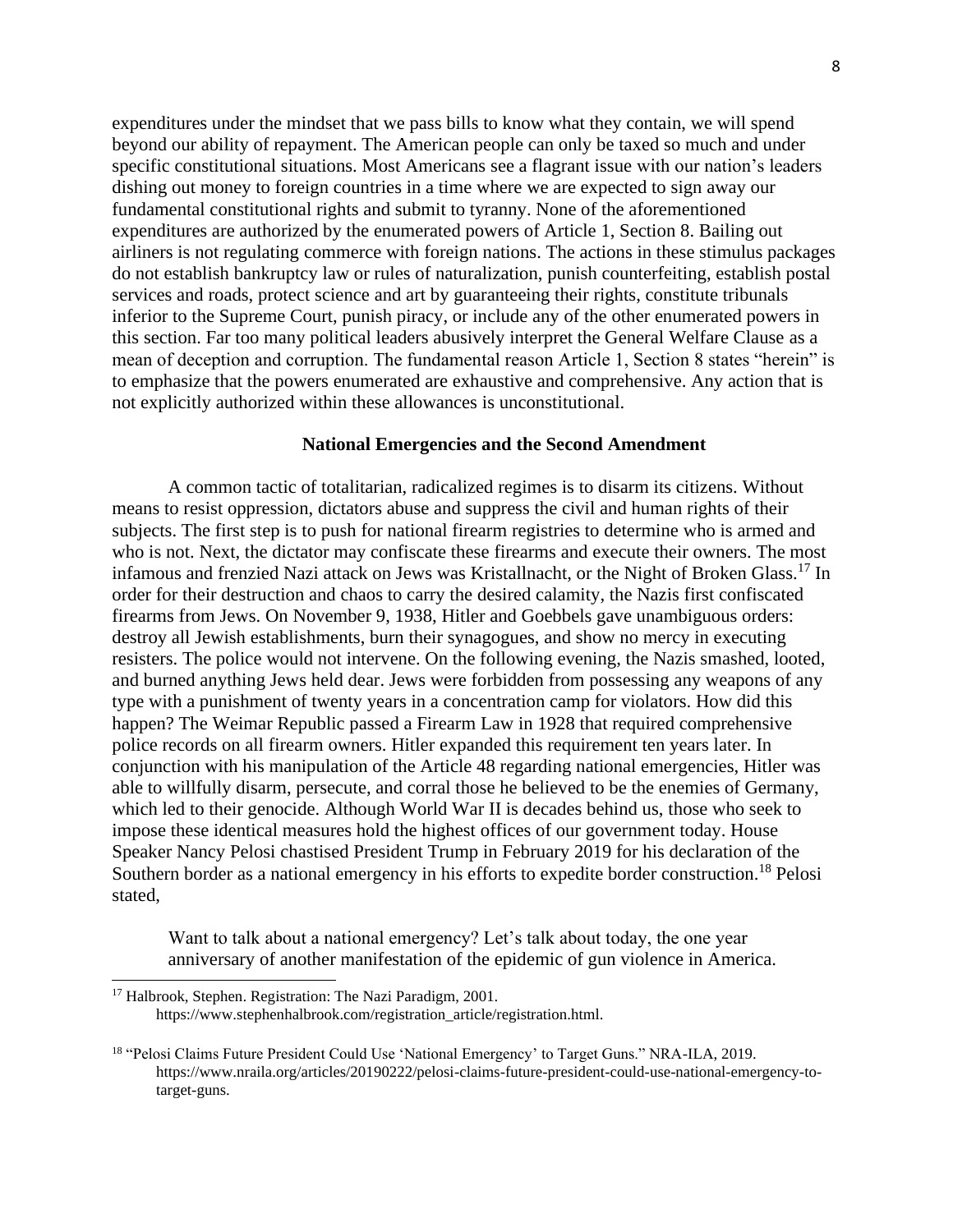That's a national emergency. Why don't you declare that emergency, Mr. President?

Not only is Speaker Pelosi grossly inaccurate in her characterization of gun violence as an epidemic, but she is aspiring to obtain the very levels of unconstrained power that encouraged mass genocide just 60 years ago. While the falsity of Pelosi's claim regarding gun violence is a separate matter for debate, Pelosi suggested in her comments that a Democratic president should declare gun violence a national emergency. While the National Emergencies Act grants a president the authority to declare a national emergency in order to obtain specialized statutory powers that are otherwise unavailable, 42 U.S.C. 5207 states that federal authorities are explicitly prohibited from pursuing firearms and their owners during national emergencies.<sup>19</sup> Additionally, a 2007 Congressional Research Service report articulates, "With the exception of the habeas corpus clause, the Constitution makes no allowance for the suspension of any of its provisions during a national emergency." In light of such analysis, why are we consenting to the suspension of our civil liberties at any time, including during COVID-19? Even more concerning, President Biden is in favor of a national gun registry and gun buyback programs for "assault weapons."<sup>20</sup> He calls these guns and high-capacity magazines "weapons of war." He gives the American public an ultimatum: sell them to the government or register them under the National Firearms Act. Those who register will face a \$200 tax.<sup>21</sup> Those in noncompliance will face ten years in federal prison and a potential fine. To register the nearly eighteen million AR-15s privately and lawfully owned in the nation, gun owners would be forced to cough up \$3.6 billion in taxes, excluding other "assault weapon" and high-capacity or standard magazine registrations. Every gun sale will require a background check. In order to do so, every serial number of each gun will be logged in a database with their owner's personal identifiable information. The government will know where every gun is at all times, which is not what our Founders intended.

President Biden fallaciously touts that his role in supporting the "assault weapon" ban in 1994 drastically impacted crime. However, the congressionally mandated study of the ban's efficacy found that the ban had no impact whatsoever on crime because the outlawed weapons were not used in an egregiously disproportionate number of gun murders.<sup>22</sup> Additionally, rifles of any modification or type are only used in two percent of murders. When the ban was in effect, murder rates increased by 19.3 percent. The ban of "assault weapons" and high-capacity magazines had no conclusive effect on reducing mass shootings and violent crimes. As magazine and firearm ownership rises, total violent crime and murder have fallen to historic lows.

<sup>22</sup> "'Assault Weapons': 'Large' Magazines." NRA-ILA, 2019. https://www.nraila.org/get-the-facts/assaultweapons-large-magazines/.

<sup>19</sup> "Pelosi Claims Future President Could Use 'National Emergency' to Target Guns." NRA-ILA, 2019. https://www.nraila.org/articles/20190222/pelosi-claims-future-president-could-use-national-emergency-totarget-guns.

<sup>&</sup>lt;sup>20</sup> "Joe Biden's Plan to End Gun Violence: Joe Biden for President." Joe Biden for President: Official Campaign Website, 2020. https://joebiden.com/gunsafety/.

<sup>&</sup>lt;sup>21</sup> "Biden to Impose \$200 Gun Tax." Americans for Tax Reform, 2020. https://www.atr.org/biden-impose-200-guntax?amp.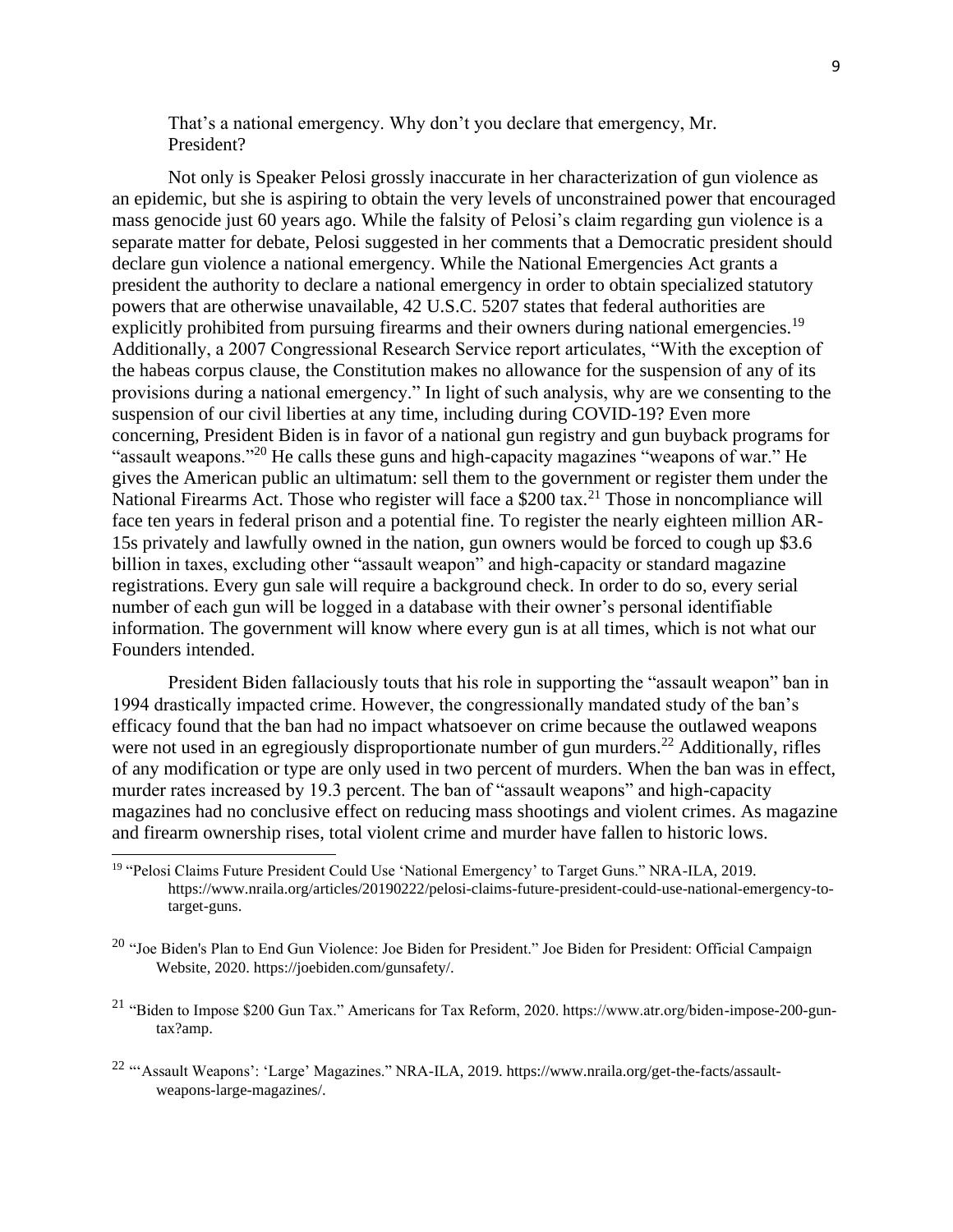Magazines holding more than ten rounds are standard for handguns and rifles for self-defense. According to *District of Columbia v. Heller*, arms commonly used for defensive purposes are protected under the Second Amendment. However, one wonders what a totalitarian regime could do if it were not for these protections. Where, what and when is our breaking point?

### **The Naivety of Blind and Unconditional Obedience**

The only method for the preservation of our republic is safeguarding our civil liberties from the clutches of tyranny. We must not only examine policies at face-value and prophesied intentions but also according to their real implications. There is a plethora of instances where we have trusted and found comfort in the advice of "medical professionals." We have been misled by professionals before. The *Buck v. Bell* case of 1927 is a horrifying display of ignorance on the national stage wherein the Supreme Court affirmed the forced sterilization of women in the practice of eugenics.<sup>23</sup> In 1945, the Korematsu decision cited the Buck case as our nation moved to suspend the civil liberties of American citizens because of their ancestral background and the perceived risk of espionage on behalf of those ancestral compositions.<sup>24</sup> In 2020 and into 2021, the *Korematsu v. United States* decision has become our way of life. Our right to peaceable assembly, freedom of religion, and even the right to earn a living have been suspended indefinitely. We bend our knees to aggressive authorities.

Social psychologist Stanley Milgram examined the relation between authority and obedience.<sup>25</sup> In his infamous experiment, participants were instructed that that would either play the role of teacher or learner. The "teachers" were instructed to administer increasingly severe shocks to the "learner" for incorrect answers. The "learner" was an actor placed in a separate room who would react to shocks they never received with reactions ranging from grunts to screams and complaints of heart pain. The conclusion of the study revealed that as long as the authority in the room pressured the "teachers" to proceed with the shocks, sixty-five percent of the "teachers" proceeded to the maximum voltage level. The significance of the Milgram experiment is tremendous. First, we are reminded of the cowardice and sinfulness of man. We are fallible, depraved beings capable of redemption only through our Savior. Second, we must always question the intentions and effects of every instruction and policy that comes from authority in order to examine its intentions and consequences. We possess an epistemic duty to do so. Finally, we must be cognizant of the influences of our society. In times of intense pressure, we must cling to our virtues and support the wellbeing of our fellow man.

<sup>&</sup>lt;sup>23</sup> "The Supreme Court Ruling That Led To 70,000 Forced Sterilizations." NPR. NPR, 2016. https://www.npr.org/sections/health-shots/2016/03/07/469478098/the-supreme-court-ruling-that-led-to-70- 000-forcedsterilizations#:~:text=In%201927%2C%20the%20U.S.%20Supreme,deemed%20to%20be%20%22feeblemin ded.%22.

<sup>24</sup> "Facts and Case Summary - Korematsu v. U.S." United States Courts. Accessed January 15, 2021. https://www.uscourts.gov/educational-resources/educational-activities/facts-and-case-summary-korematsu-vus.

<sup>&</sup>lt;sup>25</sup> Encina, Gregorio. Milgram's Experiment on Obedience to Authority. University of California. Accessed January 15, 2021. https://nature.berkeley.edu/ucce50/ag-labor/7article/article35.htm.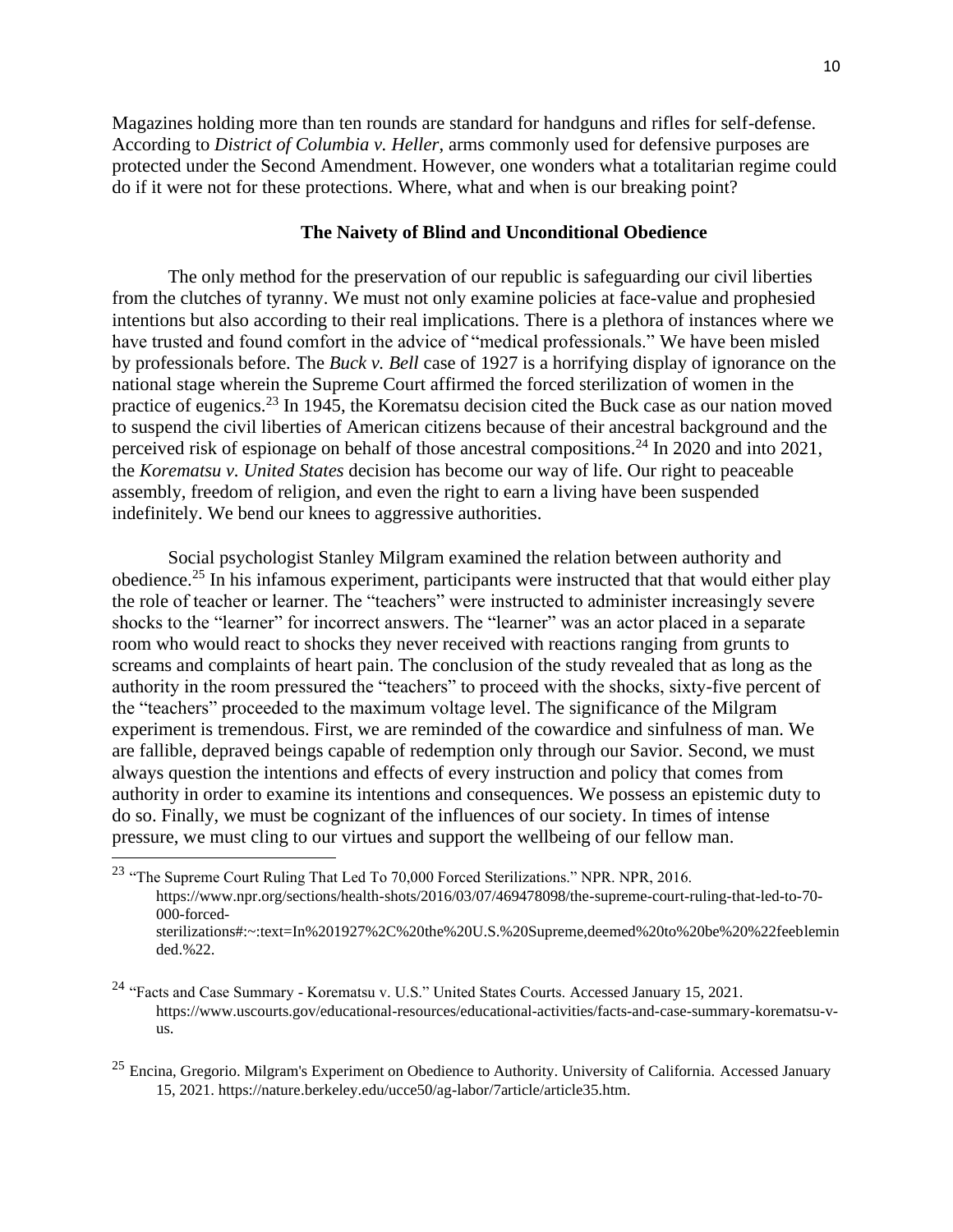COVID-19 illuminates the hazards of socialized medicine. It is important to understand that no government of any structure can grant every citizen what he or she needs in the quality, quantity, and timeliness that goods and services are needed. To affirm such a claim is to affirm that government is omnipotent, omniscient, and omnipresent, a feat accomplishable only by God. The mandates proposed by public health officials from the CDC and WHO went largely unquestioned despite a lack of credible evidence to support them. The shutdowns across the nation for the COVID-19 pandemic have no evidence of efficacy in reducing the number of critical cases or mortality rates. In a study conducted by Adam McCann, there is no relationship between the stringency of shutdowns and the death rates of COVID-19, but there is a clear relationship between the severity of shutdowns and unemployment.<sup>26</sup> In John Gibson's study, he examines the efficacy of New Zealand's lockdowns. While there needed to be outstanding health benefits to offset the staggering loss of \$10 billion dollars in output, the ineffectiveness of the lockdowns suggest that the strict lockdowns of New Zealand did little to help and a lot to hurt.<sup>27</sup> According to Jonas Herby's examination, mandated behavioral restrictions accounted for only nine percent of the total effect on the pandemic's growth, while voluntary behavior accounted for ninety-one percent of the pandemic's growth change, excluding mask mandates and curfew.<sup>28</sup>

#### **A Path Forward**

When crafting a comprehensive and effective strategy to counteract the economic, political, institutional, medical, and interpersonal damage confronting our beloved nation, we must acknowledge the vulnerability of our situation. COVID-19 has not only challenged the resolve of Americans but of our entire international infrastructure. The Constitution, which is a foundational document inspired by God to instruct and aid our leaders in times of crisis, was cast away and dismissed as antiquated in relation to our current crisis. We set the precedent that national emergencies can be utilized to fund foreign governments, enact ineffective shutdowns based on superficial to nonexistent evidence that destroy economic investment, and suppress civil liberties such as the right to peaceably assemble and the right to express our religious freedoms. Our political leaders must be held accountable. We must not forget the glaring abuses of power as evidenced by unconstitutional executive actions, outrageous legislative budgetary appropriations, and the dismissal of the people by those elected to serve us. Unconstitutional orders of discrimination against communities of faith across the nation that resemble those of New York and Nevada must be abandoned. We should conduct an independent and comprehensive analysis as to the efficacy of these government shutdowns to determine their necessity. Most crucially, our nation must comprehend the dangers of making the same mistakes of entrusting fallible men with the conditions of our safety, security, health, and deliverance from disaster, as these policies contribute to the benefit of a few and to the detriment of many. If our political leaders continue to degrade public confidence in the competency and capability of our republic with their deceitful and unscrupulous slights of hand, our political, economic, and social

<sup>&</sup>lt;sup>26</sup> McCann, Adam, and Jim Smith. "States with the Fewest Coronavirus Restrictions." WalletHub, 2021. https://wallethub.com/edu/states-coronavirus-restrictions/73818.

<sup>&</sup>lt;sup>27</sup> Gibson, John. "Government Mandated Lockdowns Do Not Reduce Covid-19 Deaths: Implications for Evaluating the Stringent New Zealand Response." *New Zealand Economic Papers*, 2020, 1–12. https://doi.org/10.1080/00779954.2020.1844786.

<sup>&</sup>lt;sup>28</sup> Herby, Jonas, A First Literature Review: Lockdowns Only Had a Small Effect on COVID-19, 2021. https://ssrn.com/abstract=3764553.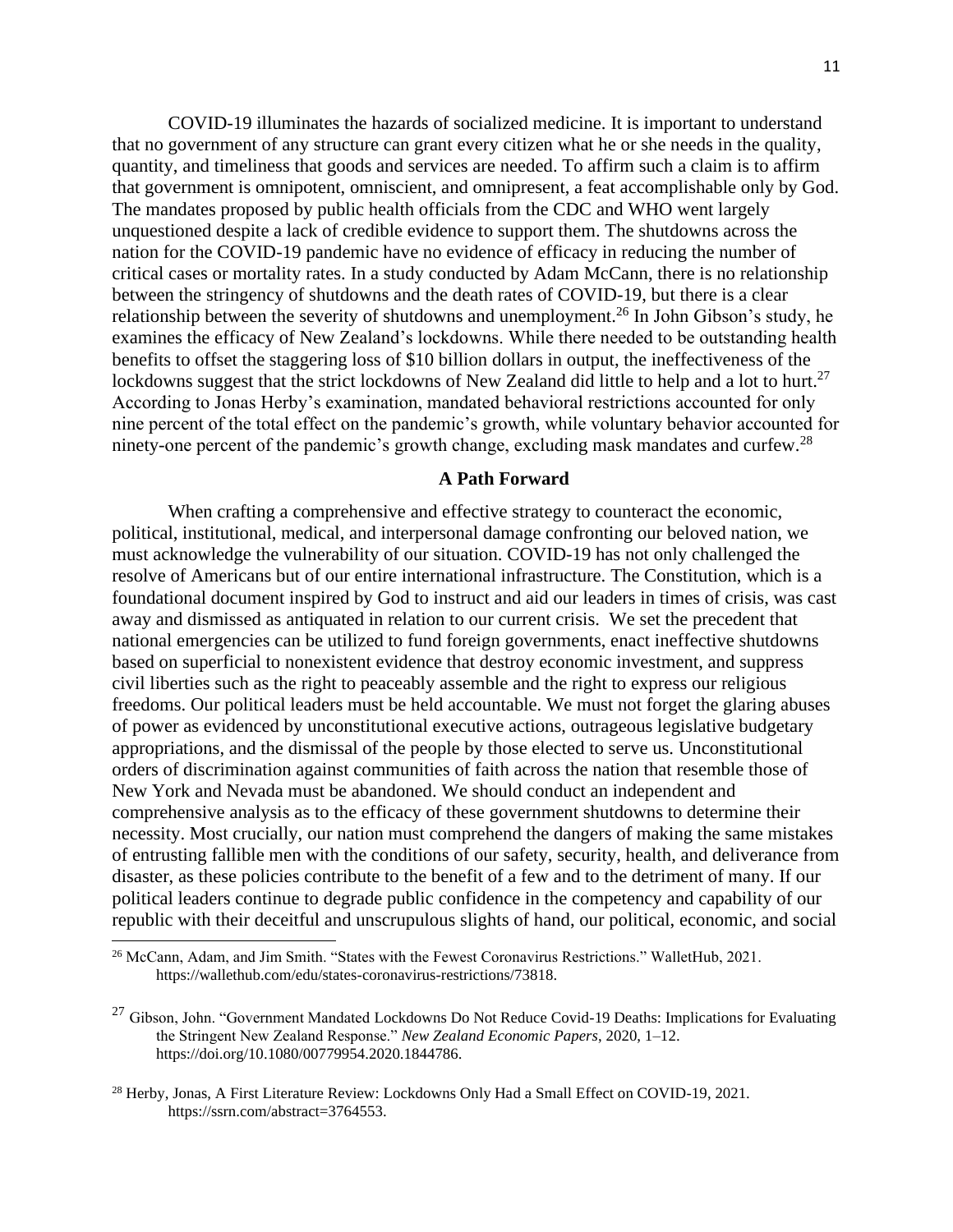excellence that we fight each day to preserve will rapidly devolve into hatred, political apathy, and anarchy.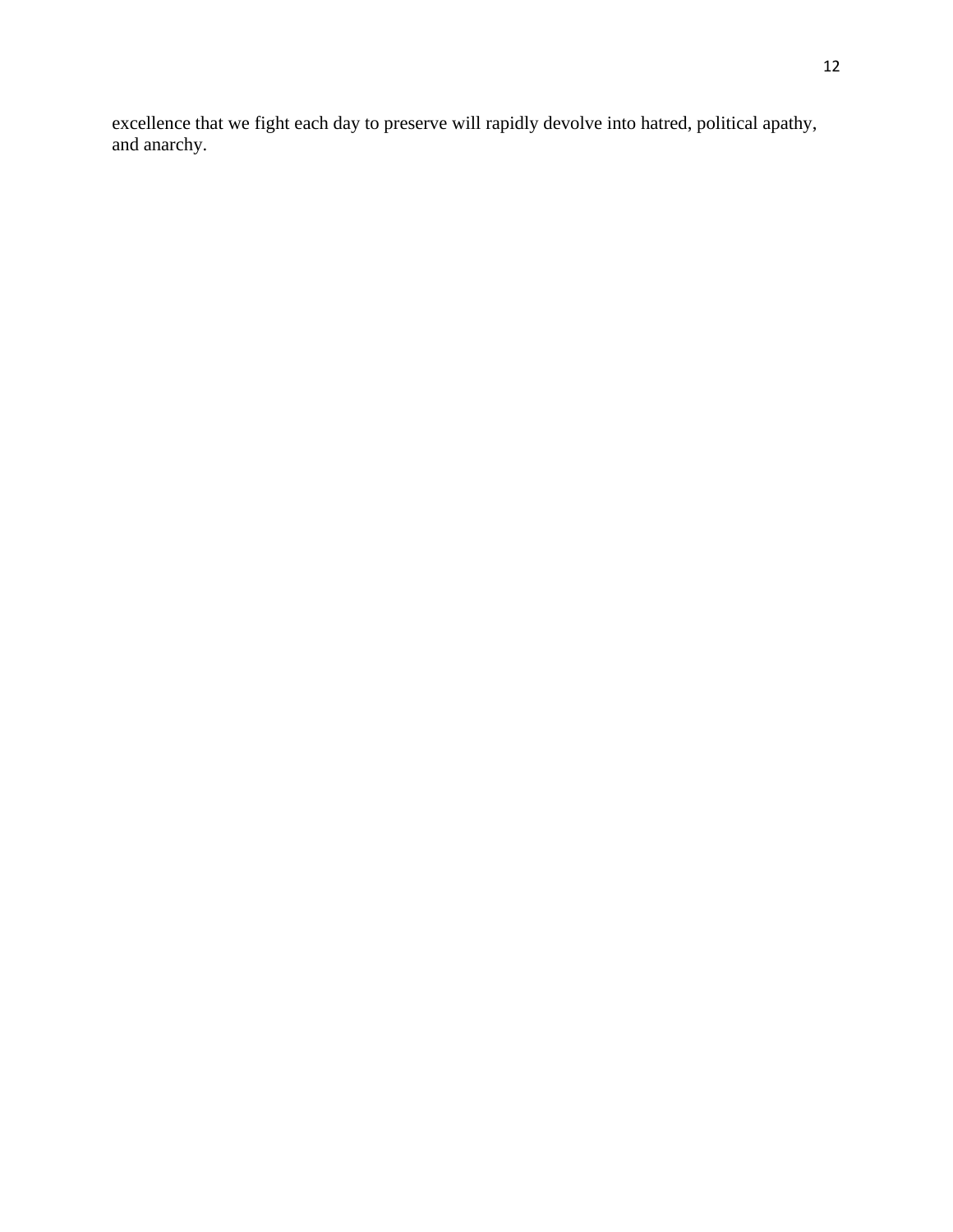## **References**

- "Article 48." United States Holocaust Memorial Museum. United States Holocaust Memorial Museum. Accessed January 15, 2021. https://encyclopedia.ushmm.org/content/en/article/article-48#:~:text=This%20was%20Article%2048%2C%20which,allowed%20the%20President% 20to%20suspend.
- "'Assault Weapons': 'Large' Magazines." NRA-ILA, 2019. https://www.nraila.org/get-thefacts/assault-weapons-large-magazines/.
- "Biden to Impose \$200 Gun Tax." Americans for Tax Reform, 2020. https://www.atr.org/bidenimpose-200-gun-tax?amp.
- Encina, Gregorio. Milgram's Experiment on Obedience to Authority. University of California. Accessed January 15, 2021. https://nature.berkeley.edu/ucce50/aglabor/7article/article35.htm.
- "Facts and Case Summary Korematsu v. U.S." United States Courts. Accessed January 15, 2021. https://www.uscourts.gov/educational-resources/educational-activities/facts-andcase-summary-korematsu-v-us.
- Faegre Drinker Biddle & Reath LLP. "Supreme Court Orders Preliminary Injunction in Roman Catholic Diocese of Brooklyn v. Cuomo". Newstex Blogs JD Supra., 2020. https://advance.lexis.com/api/document?collection=news&id=urn:contentItem:61DS -S9R1-JCMN-Y0BC-00000-00&context=1516831.
- Gibson, John. "Government Mandated Lockdowns Do Not Reduce Covid-19 Deaths: Implications for Evaluating the Stringent New Zealand Response." *New Zealand Economic Papers*, 2020, 1–12. https://doi.org/10.1080/00779954.2020.1844786.
- Halbrook, Stephen. Registration: The Nazi Paradigm, 2001. https://www.stephenhalbrook.com/registration\_article/registration.html.
- "Joe Biden's Plan to End Gun Violence: Joe Biden for President." Joe Biden for President: Official Campaign Website, 2020. https://joebiden.com/gunsafety/.
- "Joseph Goebbels." United States Holocaust Memorial Museum. United States Holocaust Memorial Museum, 2019. https://encyclopedia.ushmm.org/content/en/article/josephgoebbels-1.
- Maharrey, Mike. "The Coronavirus Stimulus Bill Is Filled with Unconstitutional Programs: Mike Maharrey." Tenth Amendment Center, 2020. https://tenthamendmentcenter.com/2020/12/28/the-coronavirus-stimulus-bill-is-filled-withunconstitutional-programs/.